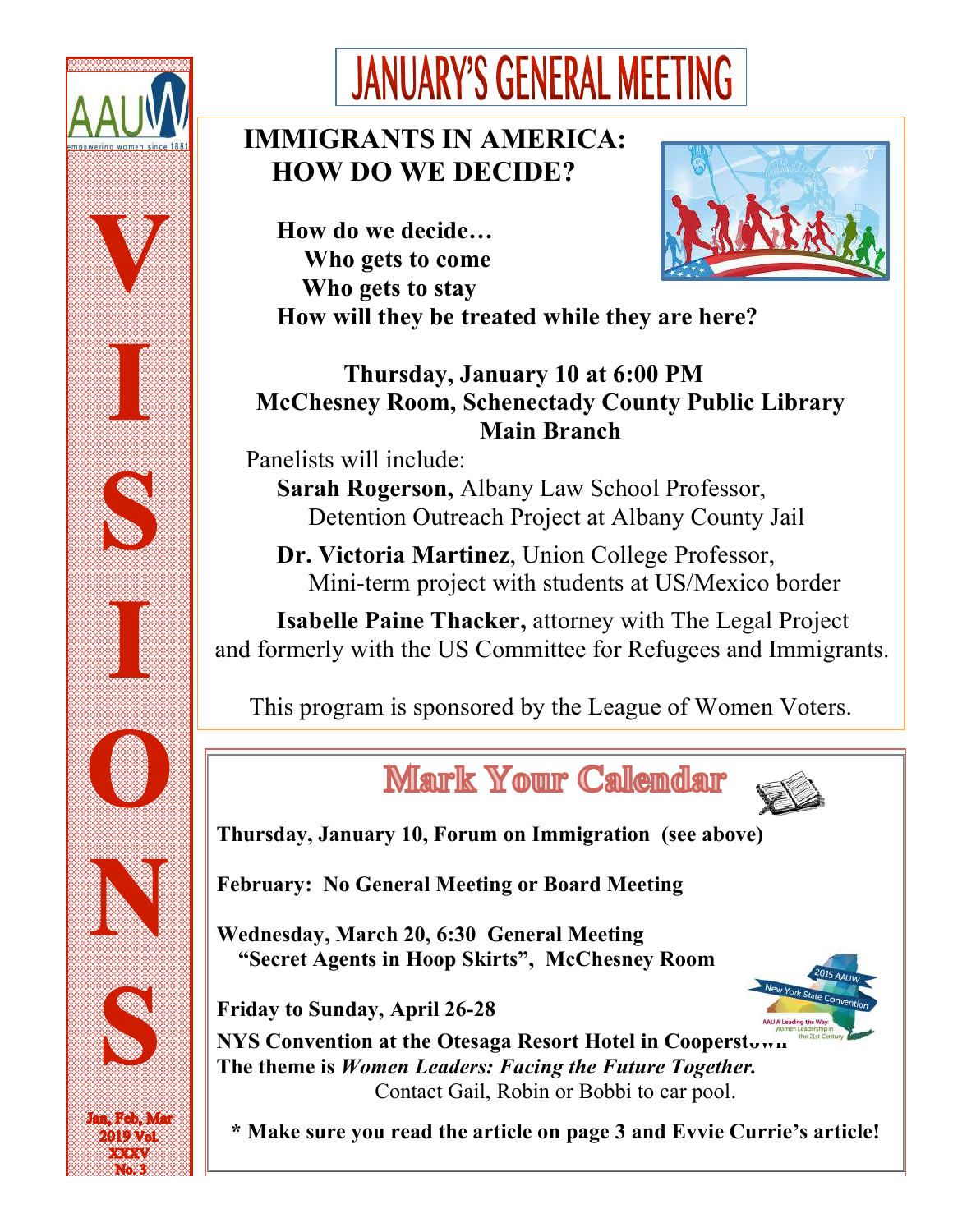# **Board's Message: AAUW and the New Year**

AAUW has long been focused on achieving equity for women in all areas of life. While women achieved the vote nationally a century ago, they still have a long way to go toward achieving true parity in most areas of public life. Economically and politically, AAUW is committed to closing the gender gap by 2030.

To that end, AAUW provides programs which educate women about salary negotiation techniques (Work Smart). To that end, AAUW supports strengthening Title IX protections and protests when those protections are weakened. To that end, AAUW supports Health policies which protect a woman's right to choose and which protect family planning programs.

The incoming Congress will - for the first time - have a truly significant number of women, many of them young and many of them of color. The 116th Congress will have a total of 126 women serving. Most of these women are serving in the House and the overwhelming majority of them are Democrats. This will be the largest group of women ever to serve in Congress!

Recognizing that equitable funding for quality public education if the basis of future ability to achieve economic and politic equity, AAUW supports a strong system of public education that promotes gender equity. This includes vigorous enforcement of Title IX mandates. AAUW supports increasing access for girls and women to programs in STEM fields. Recognizing that women need to be able to control their reproductive choices, AAUW supports family planning initiatives and access to affordable health care.

The years ahead may present many challenges but AAUW has a track record of holding firm to those policy initiatives which benefit both women and the larger society.

You - as a member - can support these positions by becoming an activist. How? Become familiar with the **AAUW Action Network and Two-Minute Activist Tool:** The cornerstone of AAUW's e-advocacy efforts, Action Network (https://www.aauw.org/what-we-do/public-policy/two-minute-activist/) sends subscribers urgent email notices when their advocacy is needed most. With our Two-Minute Activist online tool, it takes no time to contact your legislators and make your voice heard. Anyone with an email address can subscribe.

If you have never done this, it's not too late to start. Here's to an Activist Year! ~ *Eleanor Aronstein*

# **OUR BRANCH IS GIVING TO THE COMMUNITY**

An appreciative Schenectady Teacher Impacting **140** Woodlawn Elementary. School Children

Dear AAUW Members,

My name is Cecilia Contreras Rottger. I teach English as a New Language (ENL) at Woodlawn Elementary School in Schenectady. We run a take-home program for our ENL students which has now extended into our first grade classrooms. Student take home books at their independent reading level along with other literacy activities in order to strengthen our connections with parents and strengthen the parent-child relationship.



**\***Ironically enough, I am a 1990 AAUW Naples, FL scholarship recipient when I graduated from Immokalee, Florida.**\***

Thank you for your continued support. It is greatly appreciated. ~ *Cecilia Contreras Rottger*, Woodlawn ENL Teacher

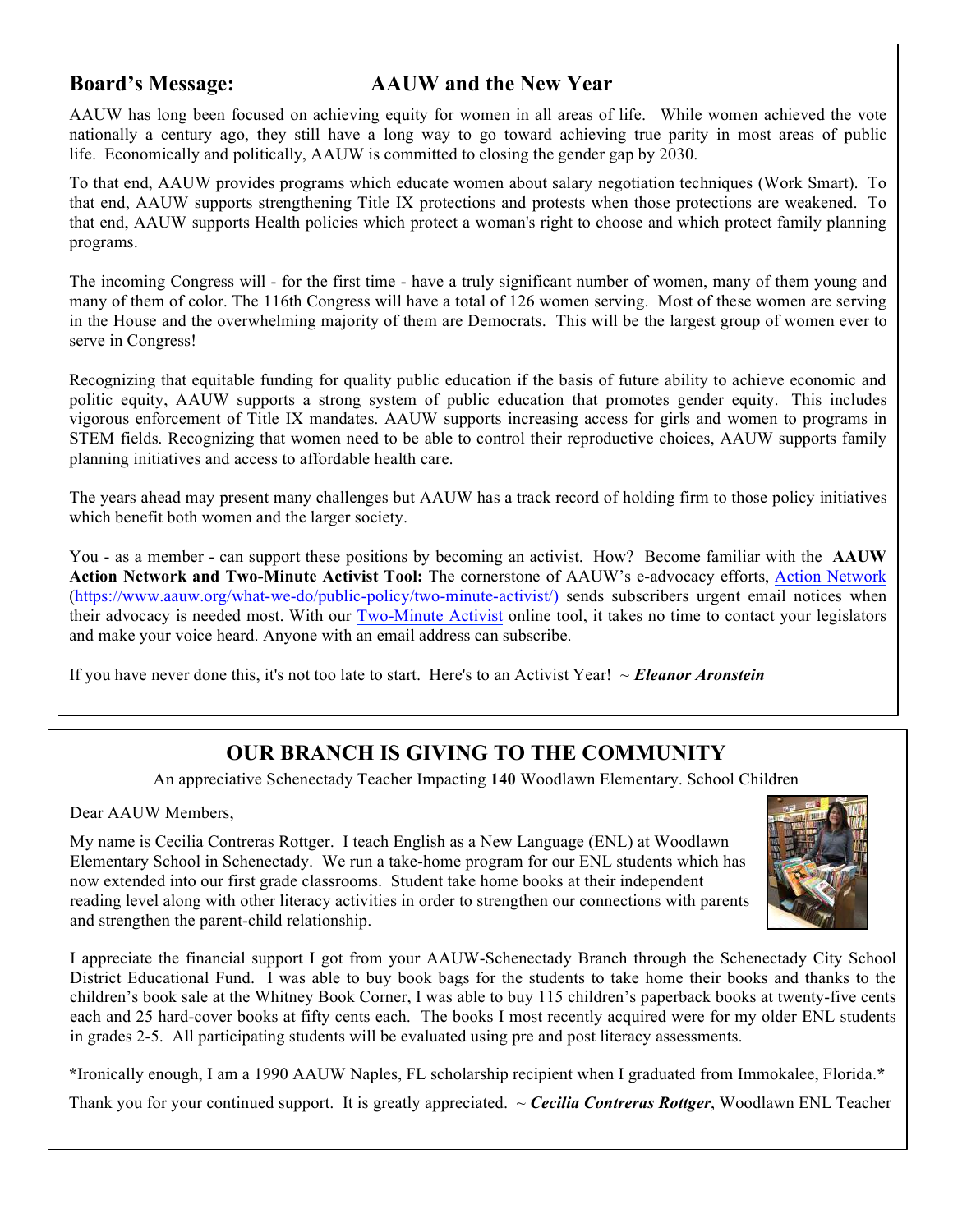# **A Lifetime of Membership: Testimonial from Evvie Currie**

Evvie Currie's 72 Years in AAUW

As I approach the age of 95 on November 21, 2018, I am remembering all the wonderful things which have enriched my life and kept my mind active. Among them all, AAUW has been the ongoing influence. I hope my thoughts will inspire all the members in AAUW NYS and especially the ones in my Schenectady Branch, to work for the AAUW Mission all of their lives.



I earned 2 degrees at the University of Rochester. To do that, I entered a 5 year program to achieve a Bachelors' degree in English from the Arts College in 1945 and a Bachelor of Music in Voice and Music Education from The Eastman School of Music in 1946. I joined AAUW right after graduating from the Eastman School in Rochester and continued my membership in the branches in each town to which we moved.

I married Bob Currie right after graduation also. He had returned from the Air Force and I taught at the University of Rochester while he completed his degree. He then joined GE and that was my first experience with how important AAUW was to be in my life. We moved to Schenectady in 1949 and I became a member of the Schenectady Branch for 3 years. Then on to the Detroit, Michigan Branch for the 15 years we lived there. (Our children, Meg and Robert were born during that time). Back to the Schenectady Branch, where I also taught in Scotia in the 60's. On to The Northern Westchester County Branch (as it was known then) while I taught in the Somers Central School District in the 70's. And finally back to my Schenectady Branch in 1985 as Bob and I retired to Burnt Hills. Each time we moved I found AAUW friends who welcomed me with open arms. We were all "Living the Mission of AAUW" to promote advancing equity for women and girls!

Along the way, I became a Paid Life Member and after 50 years an Honorary Life Member of AAUW. Along with my family and teaching responsibilities, AAUW has always been a priority in my life. It has been my way to "give back" to the many women who have helped me in my lifetime. As AAUW NYS President for 2 years, I traveled to each Branch in the state at least once. Some Branches had never had a NYS President visit them before and welcomed me!

The high points in my life have been many: President of the Schenectady Branch 1994-96 and being Named Grant Honoree in 1997; NYS LAF Director 1998-2002 when we raised the  $2<sup>nd</sup>$  highest LAF contribution in the country; President of AAUW NYS 2002-2004; and "The Evvie Currie Giving Circle" a special LAF Fund named in my honor. Members can designate their Legal Advocacy Fund gift to that Fund.

As I reminisce, please don't think that AAUW's "Living the Mission" will always be easy. I have given up things along the way to follow my dream. There have been days during my life when I was tempted to say, "why do I bother? It was then that my many AAUW friends around NYS would prove to me, with their dedication, why I needed to keep pursuing the AAUW dream of equity for all women and girls. Thank you all for joining me, in all you do in Living the Mission of AAUW. I hope you will feel rewarded in a thousand ways, as I have been, with your friendship in AAUW. **~ Evvie Currie**

# **OUR BRANCH IS GIVING TO THE COMMUNITY (continued) An Afternoon at Girls, Inc.**

On December 14<sup>th</sup>, Ann Hicks, Barbara Aldi, Gerri Pinkerton, and Gail Karl worked with girls from Girls, Inc. and taught them how to make bracelets and origami boxes. The girls really enjoyed making the bracelets & gift boxes so that they could give them as a holiday gift to their special loved one.

A very special THANK YOU to Gerri Pinkerton who organized this craft project and made the arrangements. The girls enjoyed the project.

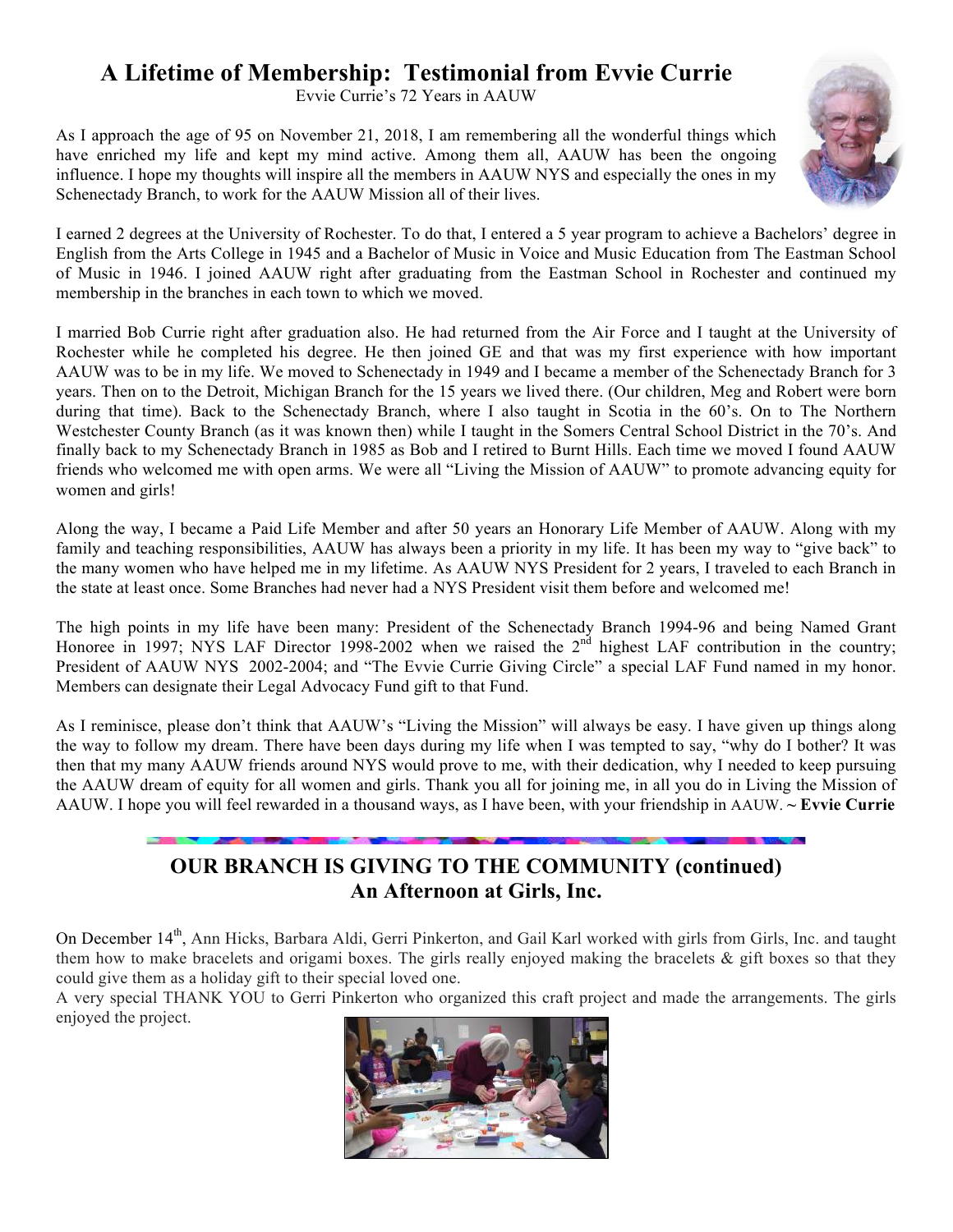#### **AAUW EMPOWERS WOMEN An Important Article for All Our Members**

Everyone once in a while we need a reminder on what AAUW does for us and what as an organization we are is all about. AAUW is working to empower women and make their lives better through legislation, workshops, case support and educational funding. There are so many

different aspects to our organization that go beyond our study group participation.

Our dues help support many programs that include education and training to help women achieve economic security and leadership roles.

Progress is being made as we have an historic number of women taking over Congressional seats and governorships in January.

AAUW is in the forefront in pushing an equity agenda – lobbying for the passing of such critical legislation as the Paycheck Fairness Act, The Pay Equity for All Act, the Fair Pay Act – to level the playing field for women.

AAUW has been empowering women as individuals and as a community since1881. For more than 130 years, we have worked together as a national grassroots organization to improve the lives of millions of women and their families. Now it is more important than ever to continue to make a difference in the lives of women and girls. This is your dues at work through our leadership.

**As we approach 2019, we need YOU to support our local chapter by offering to serve on the Board.** This is critical to keeping our Branch a vital part of our community. As you know Bobbi and Robin have been president for a number of years and their term is ending. We know a number of you have served in the past. **We need you again now!**

#### **Openings for 2019-2020**

President(s) Program V.P Public Policy V.P. Social Events – Dec. Luncheon and May Dinner

## *OUR BRANCH CAN'T CONTINUE WITHOUT VOLUNTEERS!*

## **The History of our AAUW Quilt**

Presented by Mary Pritchard at our December Luncheon.

*In 1975 it was decided there would be enough specific topics to show in a 30 block quilt. Some blocks showed things the Branch has done in the past like the Teen Art show and the College Caravan.*

*The quilt was begun in the fall of 1975 with donated fabric on 14"x14" blocks. People designed their own blocks. The quilt was completed in April 1976 and helped to bring 28 members closer together. The quilt has been shown in Washington D.C. and Long Island, NY. It has also been part of a number of Bicentennial exhibits..* 

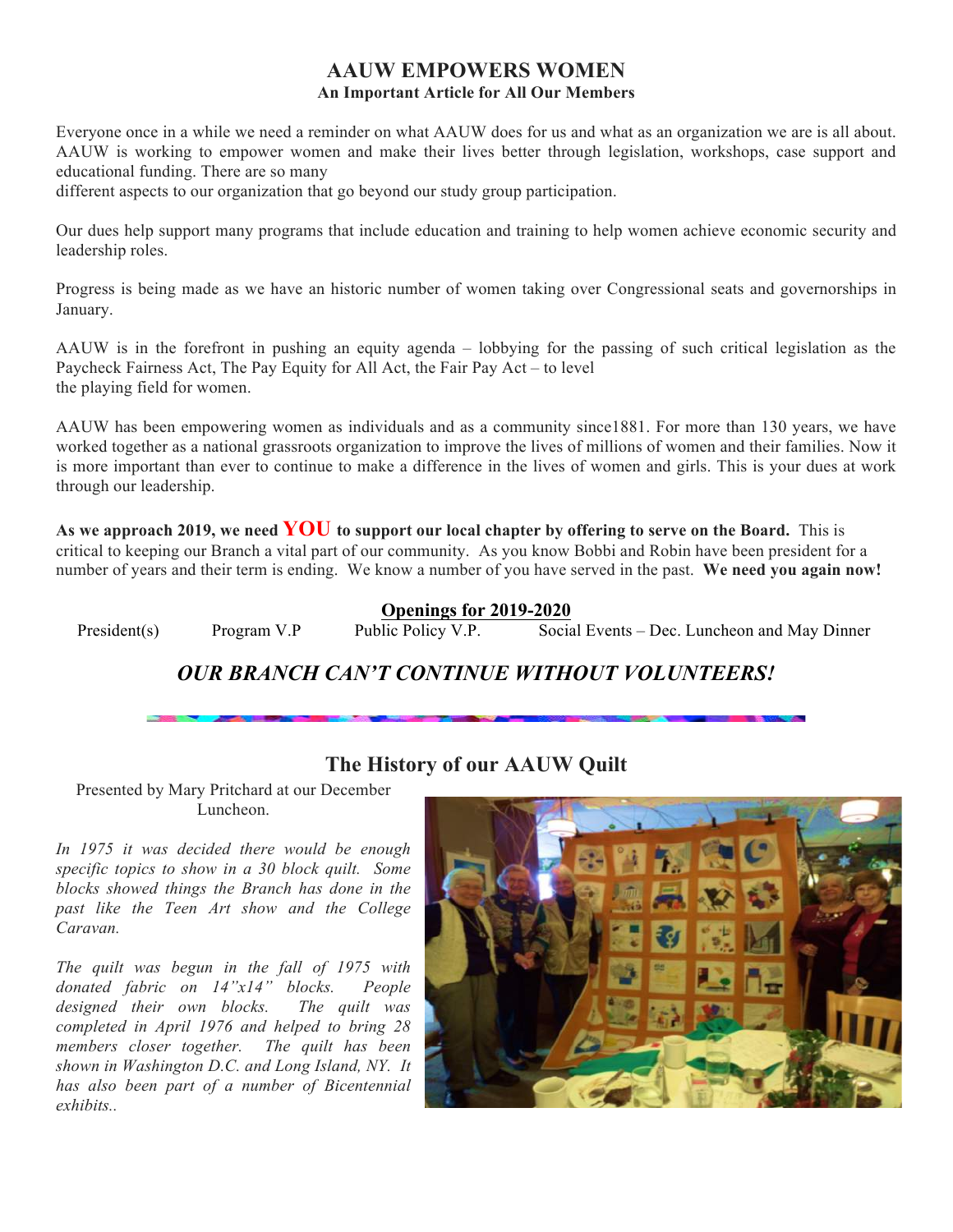#### *STUDY AND INTEREST GROUP MEETINGINGS for JANUARY, FEBRUARY and MARCH 2019*

**Book Chat** Leader: Ellie Rowland (518-250-4302) **January 15, 2:00 p.m.** Book: **The Alice Network** by Kate Quinn Hostess: Ann Gotwals 1359 Valencia Rd. Nisky

**February 19, 2:00 p.m.** Book: **Trails of the Earth** by Mary M. Hamilton Hostess: Linda Ward 4028 Windsor Drive, Nisky

**March 19, 2:00 p.m.** Book: **The Flight of the Hawk**, William Gear Hostess: Ellie Rowland 216 Lois Lane, Niskayuna

**Book Exchange 1** Leader: Marguerite Pileggi 518-280-5623 No regular meetings

**Book Exchange 2** Leader: Ellie Rowland 518-250-4302 No regular meetings

**Couples Gourmet** Leaders: Faith Weldon (518-930 2843) Pat Terry (518-372-8431) **January 13th, 11:00**  Theme: **Brunch/Lunch at Stella's** Organizer: Pat Terry

#### **February: NO GOURMET**

**March 8, 6:30 p.m.** Theme: Irish Organizer: Pat Terry

**Diverse Topics** Leader: Eleanor Aronstein 518-265-2500 **January: No Meeting February 18, 1:30 p.m.** Bornt Library Program: Jean Wildgrube's trip to Haiti, presentation with slides Co-hostess: Linda Ward

**March 18, 1:30 p.m.** Hostess: Eleanor Aronstein 909 Londonderry Court, Schenectady Program: Family Court Judge Polk Co-Hostess: Erica Berger

**Mah Jongg** Leader: Linda Ward (518-377-2377) **January 7 1:30 p.m.** Hostess: Harriet Severenko 23 Old Coach Road, Scotia

**January 21, 1:30 p.m.** Hostess: Jackie Mendini 5 Durham Court, Niskayuna

**February 11th, 1:30 p.m.**  Hostess: Ellie Rowland 216 Lois Lane, Niskayuna

**February 25th, 1:30 p.m.** Hostess: Dottie Potochnik 5000 Queen Philomena Blvd, Schdy

**March 11, 1:30** Hostess: Linda Ward 4028 Windsor Drive, Niskayuna

**March 25th 1:30** Hostess: Eleanor Auerbach 848 Beech Drive, Niskayuna

**Modern Literature** Leaders: Joan Bergin (518-399-1861) Mary Delory (518-269-0966) **January 14th 7:00 pm** Book: **The Flight of the Sparrow** by Amy Brown Reviewer: Joan Bergin Hostess: Susie Leon 12 Laury Lane, Glenville Co-Hostess: Toni Walsh

**February 11th 7:00 pm** Book: **Killers of the Flower Moon** by D. Grann Reviewer: Carol Reynolds Hostess: Toni Walsh 113 Alexander Ave, Scotia Co-Hostess: Grace Riccobono

**March 11th, 7:00 pm** Book: **Mudbound** by Hillary Jordan Reviewer: Susie Leon Hostess: Dottie Potochnik 5000 Queen Philomena Blvd, Schen. Co-Hostess: Joan Bergin

#### **WELCOME TO AAUW!** *contact the leader.*

**Jenny Overeynder** 1031 Mohegan Road

Niskayuna, NY 12309 518-372-0632 joverbean@gmail.com **Quilting** Leader: Margueritte Pileggi (518-280-5623) **January: No Meeting**

**February 26th** Program: "The Hexagon" Marguerite Pileggi Hostess: Toni Walsh 113 Alexander Ave, Scotia

**March 26th** Program: TBD Hostess: Geri Pinkerton 803 Dongoan Ave, Scotia

**Science Topics**  Leader: Dot Gray (518-859-4420) **January 7th 12 p.m.** Special: Lunch, Garden Bistro Rte 7, Latham Regular Meeting Location: Fireplace Lounge Glen Eddy Senior Center 1 Glen Eddy Drive, Niskayuna

**February 5th, 7:00 p.m.** Program: Current Science Topics Julie Burgess & Ellie Rowland

**March 5th, 7:00 pm** Program: Artificial Intelligence Sue Wright

**Varied Interests**  Leader: Arlene Maranville (518-225-2143) **January 10th, 12:30 p.m.** Hostess : Susie Leon 12 Laura Lane, Scotia Program: TBD

#### **No February Meeting**

**March 14th 12:30 p.m.** Hostess: Karen Kump 76 Frederick Road, Scotia Program: Travels

*If you are interested in attending a meeting,*